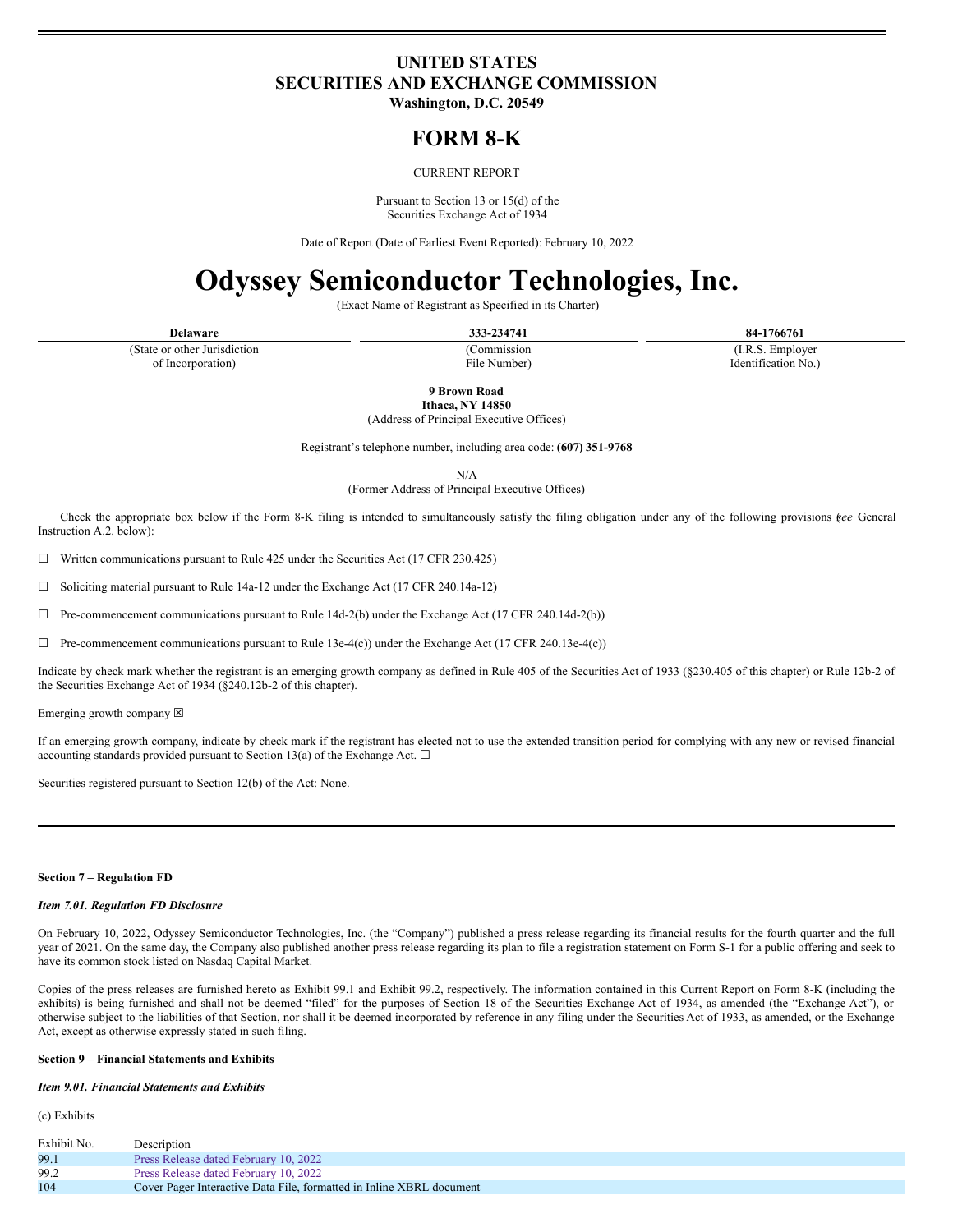#### **SIGNATURES**

Pursuant to the requirements of the Securities Exchange Act of 1934, as amended, the Registrant has duly caused this report to be signed on its behalf by the undersigned thereunto duly authorized.

Date: February 10, 2022 **Odyssey Semiconductor Technologies, Inc.**

By: /s/ Richard Brown

Name: Richard Brown Title: Interim Chief Executive Officer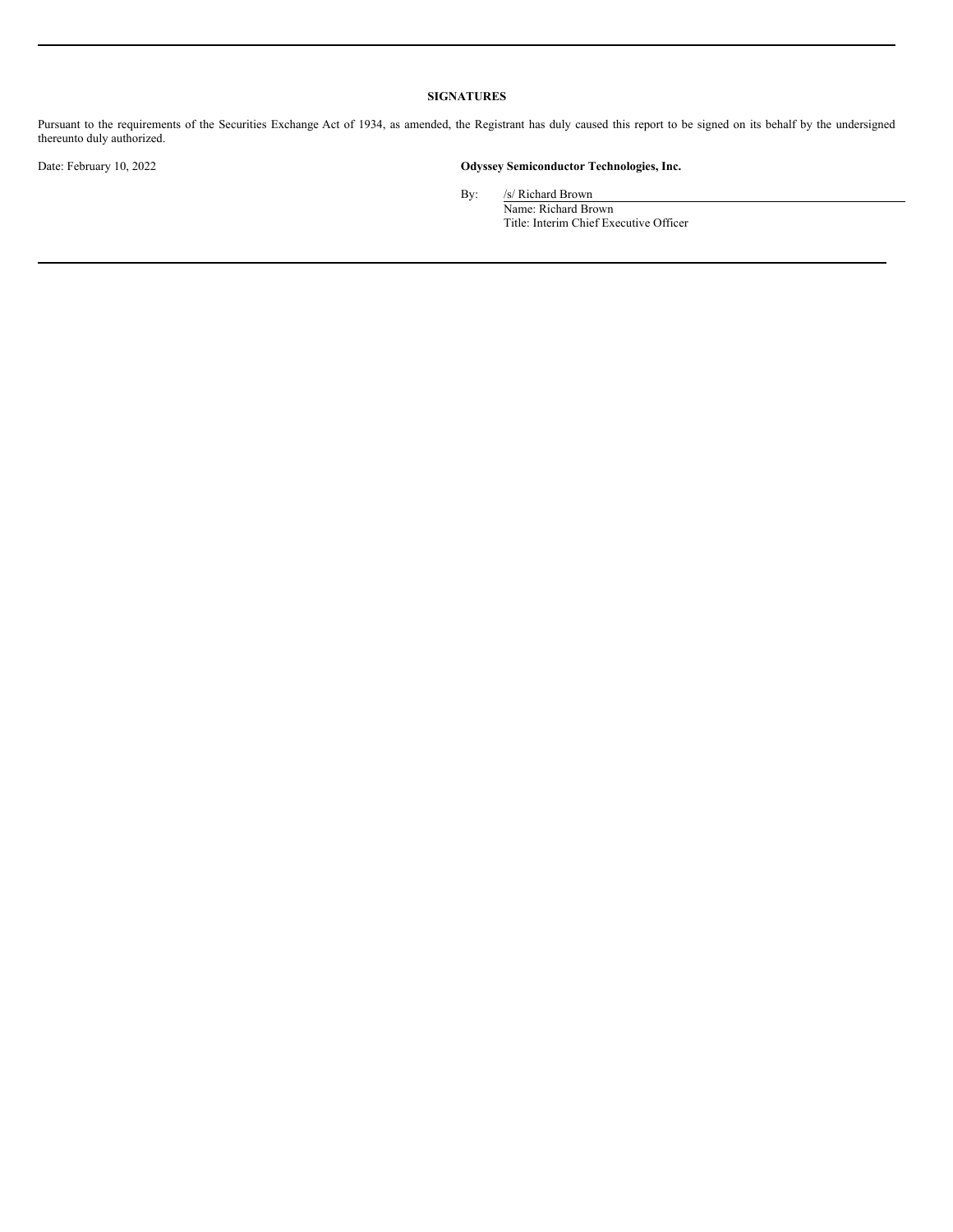<span id="page-2-0"></span>

#### **Odyssey Semiconductor Technologies to File a Registration Statement on Form S-1 and Apply to Be Listed on Nasdaq Capital Market**

ITHACA, N.Y., February 10, 2022 -- Odyssey Semiconductor Technologies, Inc. (OTCQB: ODII), a semiconductor device company developing innovative high-voltage, vertical power switching components based on proprietary Gallium Nitride ("GaN") processing technology, today announced that it will be filing a registration statement for a public offering and will seek to have its common stock listed on the Nasdaq Capital Market upon completion of meeting all applicable listing requirements.

There is no assurance that Nasdaq will approve the company's application or that the company will complete the listing as proposed. During the Nasdaq review process, the company's common stock will continue to trade on the OTCQB Market under its current symbol, ODII.

The company also announced today that it filed a registration statement on Form S-1 with the Securities and Exchange Commission (the "SEC"), which has not yet become effective, and plans to conduct a public offering of its securities in order to raise the requisite capital needed to meet the Nasdaq listing requirements. No securities may be sold nor may offers to buy be accepted prior to the time the registration statement becomes effective. A copy of the draft registration statement can be obtained from the Securities and Exchange Commission's website at www.sec.gov, or from Maxim Group LLC at 212-895-3500. The offering is subject to market conditions, and there can be no assurance of the timing to complete or the actual size of the offering.

Maxim Group LLC will act as sole book-running manager for the offering.

This press release shall not constitute an offer to sell or a solicitation of an offer to buy, nor shall there be any sale of these securities in any state or jurisdiction in which such offer, solicitation or sale would be unlawful prior to the registration or qualification under the securities laws of such state or jurisdiction.

#### **About Odyssey Semiconductor Technologies, Inc.**

Odyssey Semiconductor Technologies, Inc. (www.odysseysemi.com), has developed a proprietary technology that is designed to allow for GaN to replace SiC as the leading high-voltage power switching semiconductor material. Based in Ithaca, NY, the Company owns and operates a 10,000 sq. ft. semiconductor wafer manufacturing facility complete with a mix of class 1,000 and class 10,000 clean space as well as tools for advanced semiconductor development and production. Odyssey Semiconductor also offers a world-class semiconductor device development and foundry service.

#### **Forward-Looking Statements**

Statements in this press release that are not descriptions of historical facts are forward-looking statements within the meaning of the safe harbor provisions of the Private Securities Litigation Reform Act of 1995. These forward-looking statements include, but are not limited to, statements about our plans, objectives, forecasts, representations and contentions and are not historical facts and typically are identified by use of terms such as "may," "will," "should," "could," "expect," "plan," "forecast", "anticipate," "believe," "estimate," "predict," "potential," "continue" and similar words, although some forward-looking statements are expressed differently. These forward-looking statements are based on management's current expectations and assumptions and are subject to risks and uncertainties described more fully in the company's filings on Forms 10-K and 10-Q and other periodic filings with the Securities and Exchange Commission. Factors that could cause actual results to differ materially from those currently anticipated include, without limitation, risks relating to the results of our research and development activities, including uncertainties relating to semiconductor process manufacturing; the early stage of our GaN-based technology presently under development; our ability to protect our intellectual property rights that are valuable to our business, including patent and other intellectual property rights; our ability to successfully market and sell our technologies; the ability to achieve high volume manufacturing and the size and growth of the potential markets for any of our technologies, the rate and degree of market acceptance of any of our technologies and our ability to raise funding to support operations and the continued development and qualification of our technology.

In light of these risks, uncertainties and assumptions, the forward-looking statements regarding future events and circumstances discussed in this press release, including the proposed listing of our common stock on the Nasdaq Capital Market and the proposed public offering, may not occur, and actual results could differ materially and adversely from those anticipated or implied in the forward-looking statements. You should not rely upon forward-looking statements as predictions of future events. The forward-looking statements included herein speak only as of the date hereof, and we undertake no obligation to update publicly or privately any forward-looking statements for any reason after the date of this release to conform these statements to actual results or to changes in our expectations.

#### **Investor Relations Contacts:**

Darrow Associates Jeff Christensen (703) 297-6917 jchristensen@darrowir.com

Jason Loeb (917) 579-3394 jloeb@darrowir.com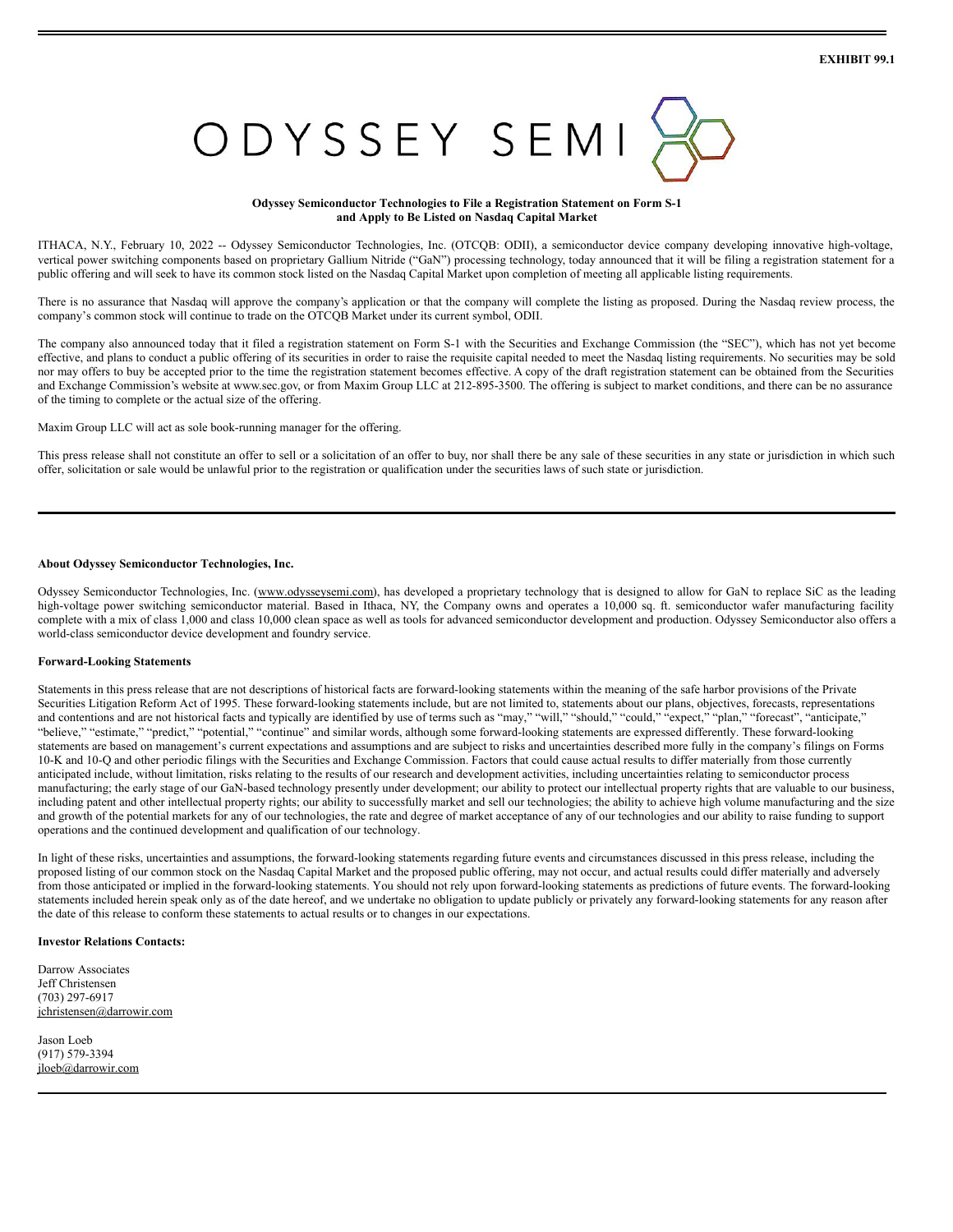# ODYSSEY SEMI

#### **Odyssey Semiconductor Technologies Reports Fourth Quarter and Full Year 2021 Financial Results**

ITHACA, N.Y., February 10, 2022 -- Odyssey Semiconductor Technologies, Inc. (OTCQB: ODII), a semiconductor device company developing innovative high-voltage, vertical power switching components based on proprietary Gallium Nitride ("GaN") processing technology, today reported financial results and business highlights for its fourth quarter and full year 2021 ended December 31, 2021.

#### **CEO Commentary**

Odyssey is completing the development of its first vertical GaN product. We plan to provide the engineering samples to customers in the first quarter of 2022. We are currently optimizing the process to achieve the >1000 V breakdown voltage in our devices. We feel that the tough part of the development has been accomplished with respect to the product, and all other important parameters such as on-resistance, and leakage current have been achieved," said Rick Brown, co-founder, interim CEO, CTO, and Board member.

"Odyssey has unique GaN technology for the power switching market including high voltage motors, solar panels, and next generation of 800 volt battery packs in electric vehicles. We have interest in our technology from customers in all of those markets. We continue to add to our strong portfolio of IP," concluded Brown.

#### **Financial Highlights**

Note: All financials referenced in this release conform with U.S. Generally Accepted Accounting Principles ("GAAP") and comparisons in this release are to the same period *in the prior year unless otherwise noted.*

- Revenue of \$748,948 in 2021, entirely foundry service revenues.
- The company has diligently managed its cash resulting in an ending cash balance of \$2.6 million on December 31, 2021.
- The net cash used in operation was approximately \$2.5 million in 2021, the equivalent of averaging approximately \$208,000 per month during 2021.

#### **Near-Term Milestone**

- Continuing to develop high voltage power switching devices with the already demonstrated vertically conducting GaN transistor and p-n diode.
- Vertical conduction GaN is a next-generation semiconductor technology poised to challenge SiC as the next-generation high power switching transistor technology. Provide customers with engineering samples of the first vertical GaN product in Q1 2022: additional time has enabled a better design and an existing product with
- greater potential range. CEO Search: After pursuing one internally sourced candidate in Q4, Tim Conti from ON Partners was engaged in early January to conduct a formal search targeted to
- complete in the first half of 2022. The company has begun to engage good potential CEO candidates. Now that the company will have a tangible product for customers to evaluate, it is looking forward to adding new leadership to focus on engaging with customers. Once the new CEO is on board, the company plans to quickly add a few additional resources to add depth in marketing, manufacturing, and finance to enable Odyssey to scale from being R&D focused to the capabilities of an operating company.

#### **Conference Call and Webcast: Q4 and Full Year 2021 Results**

The company will hold a conference call and webcast consisting of prepared remarks by the founder and CEO Rick Brown as well as the Chairman of the Board John Edmunds along with a slide presentation, and a question-and-answer session at 5:00pm ET (2:00pm PT) on Thursday, February 10, 2022 to review its 2021 fourth quarter and full year results. Analysts and investors may pose questions for management during the live webcast on February 10, 2022.

Interested persons may access the live conference call by dialing (877) 270-2148 (U.S./Canada callers) or (412) 902-6510 (international callers). It is recommended that participants call or login 10 minutes ahead of the scheduled start time to ensure a proper connection. An audio replay will be available one hour after the live call until midnight on February 24, 2022, by dialing (877) 344-7529, using passcode 9250719.

The live webcast and slide presentation can be accessed on the company's Investor Relations website under the Events tab athttps://www.odysseysemi.com/investors/ircalendar. The webcast will be archived on the website for future viewing.

#### **Upcoming Investor Conferences**

The company is scheduled to participate in these investor conferences:

- Q1 Investor Summit Virtual Conference on March 8-9, 2022.
	- 34<sup>th</sup> Annual Roth Conference on March 13-15, 2022.
	- 2<sup>nd</sup> Annual Maxim Group Virtual Growth Conference on March 28-29, 2022.

Investor Summit Conference on March 8-9: Management will be available for one-on-one meetings and present in a virtual group format. Institutional investors, family offices, and publishing analysts may request one-on-one meetings with Odyssey throughout the event. Please visit Investor Summit Registration. The company's group presentation for this conference is scheduled for March 8, 2022 at 10:15am ET.

Roth Investor Conference on March 13-15: Management will be available for one-on-one meetings. Attendees are encouraged to request a meeting on Roth's online conference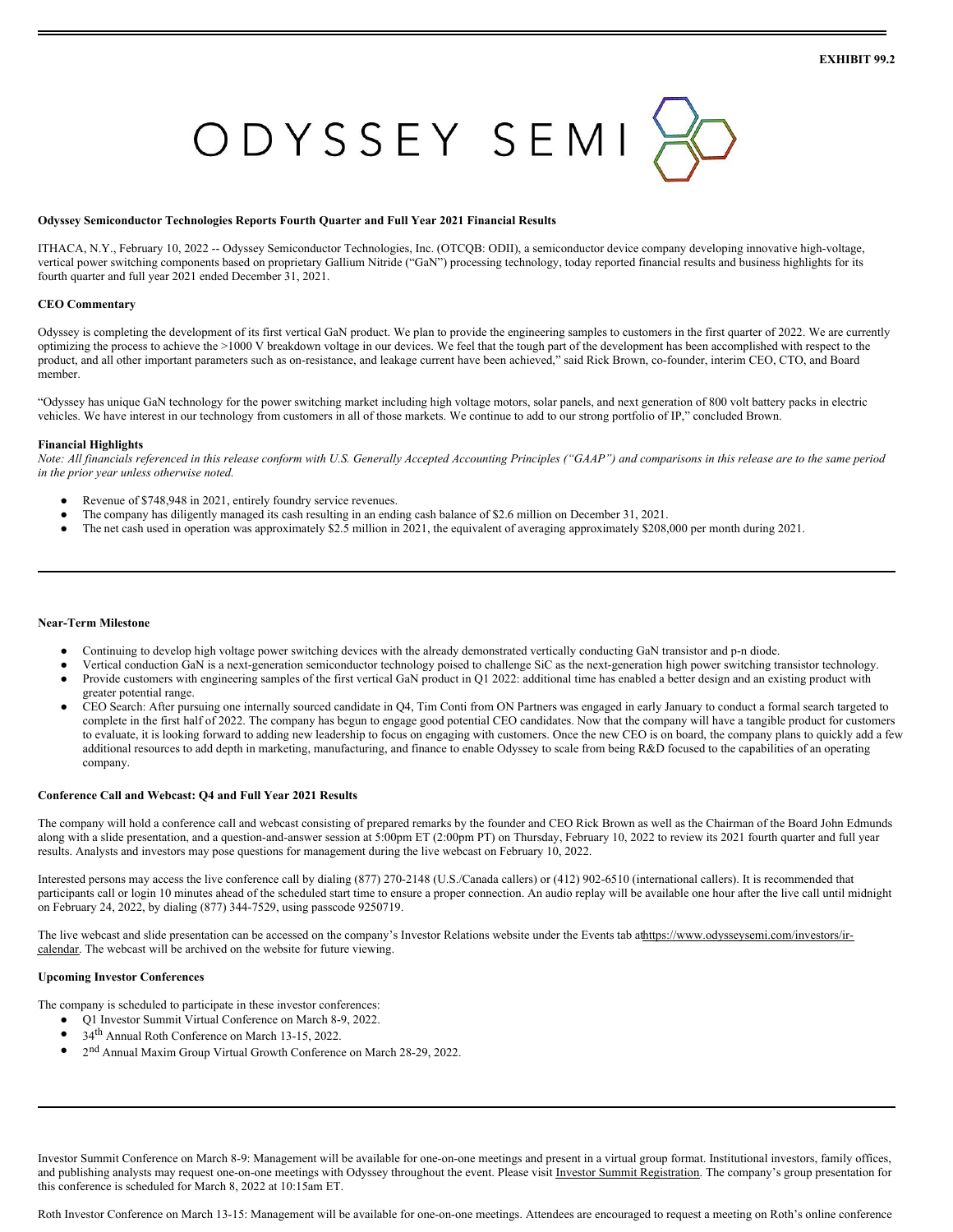<span id="page-4-0"></span>platform or contact their Roth representative. Management will present in a virtual group format for this conference.

Maxim Investor Conference on March 28-29: Management will present in a virtual group format for this conference.

The virtual group webcast and slide presentations for these events will be available on the company's Investor Relations webpage under the Events tab at https://www.odysseysemi.com/investors/ir-calendar. The company will provide additional information when it is available.

Given the company's progress on its product roadmap, commercialization efforts, and overall corporate developments, it anticipates more active ongoing communications with the investment community.

#### **About Odyssey Semiconductor Technologies, Inc.**

Odyssey Semiconductor Technologies, Inc. (www.odysseysemi.com), has developed a proprietary technology that is designed to allow for GaN to replace SiC as the leading high-voltage power switching semiconductor material. Based in Ithaca, NY, the Company owns and operates a 10,000 sq. ft. semiconductor wafer manufacturing facility complete with a mix of class 1,000 and class 10,000 clean space as well as tools for advanced semiconductor development and production. Odyssey Semiconductor also offers a world-class semiconductor device development and foundry service.

#### **Forward-Looking Statements**

Statements in this press release that are not descriptions of historical facts are forward-looking statements within the meaning of the safe harbor provisions of the Private Securities Litigation Reform Act of 1995. These forward-looking statements include, but are not limited to, statements about our plans, objectives, forecasts, representations and contentions and are not historical facts and typically are identified by use of terms such as "may," "will," "should," "could," "expect," "plan," "forecast", "anticipate," "believe," "estimate," "predict," "potential," "continue" and similar words, although some forward-looking statements are expressed differently. These forward-looking statements are based on management's current expectations and assumptions and are subject to risks and uncertainties described more fully in the company's filings on Forms 10-K and 10-Q and other periodic filings with the Securities and Exchange Commission. Factors that could cause actual results to differ materially from those currently anticipated include, without limitation, risks relating to the results of our research and development activities, including uncertainties relating to semiconductor process manufacturing; the early stage of our GaN-based technology presently under development; our ability to protect our intellectual property rights that are valuable to our business, including patent and other intellectual property rights; our ability to successfully market and sell our technologies; the ability to achieve high volume manufacturing and the size and growth of the potential markets for any of our technologies, the rate and degree of market acceptance of any of our technologies and our ability to raise funding to support operations and the continued development and qualification of our technology.

In light of these risks, uncertainties and assumptions, the forward-looking statements regarding future events and circumstances discussed in this press release may not occur, and actual results could differ materially and adversely from those anticipated or implied in the forward-looking statements. You should not rely upon forward-looking statements as predictions of future events. The forward-looking statements included herein speak only as of the date hereof, and we undertake no obligation to update publicly or privately any forward-looking statements for any reason after the date of this release to conform these statements to actual results or to changes in our expectations.

#### **Investor Relations Contacts:**

Darrow Associates Jeff Christensen (703) 297-6917 jchristensen@darrowir.com

Jason Loeb 917-579-3394 jloeb@darrowir.com

#### **ODYSSEY SEMICONDUCTOR TECHNOLOGIES, INC. AND SUBSIDIARIES CONSOLIDATED BALANCE SHEETS (Unaudited)**

|                                             |               | December 31,<br>2021 |     | December 31,<br>2020 |  |
|---------------------------------------------|---------------|----------------------|-----|----------------------|--|
|                                             |               |                      |     |                      |  |
| <b>Assets</b>                               |               |                      |     |                      |  |
|                                             |               |                      |     |                      |  |
| <b>Current Assets:</b>                      |               |                      |     |                      |  |
| Cash                                        | \$            | 2,598,213            | \$  | 272,705              |  |
| Contract assets                             |               |                      |     | 62,273               |  |
| Accounts receivable                         |               | 6,170                |     | 10,877               |  |
| Deferred expenses                           |               | 7,870                |     | 185,084              |  |
| Prepaid expenses and other current assets   |               | 225,260              |     | 33,569               |  |
|                                             |               |                      |     |                      |  |
| <b>Total Current Assets</b>                 |               | 2,837,513            |     | 564,508              |  |
| Restricted cash                             |               | 103,201              |     | 103,149              |  |
| Property and equipment, net                 |               | 853,290              |     | 986,407              |  |
|                                             |               |                      |     |                      |  |
| <b>Total Assets</b>                         | \$            | 3,794,004            |     | 1,654,064            |  |
|                                             |               |                      |     |                      |  |
| <b>Liabilities and Stockholders' Equity</b> |               |                      |     |                      |  |
|                                             |               |                      |     |                      |  |
| <b>Current Liabilities:</b>                 |               |                      |     |                      |  |
|                                             | $\mathcal{S}$ |                      | \$. | 187,046              |  |
| Accounts payable and accrued expenses       |               | 147,947              |     |                      |  |
| Loan payable - short term                   |               | 74,134               |     | 53,858               |  |
| Deferred revenue                            |               | 10,000               |     | 260,447              |  |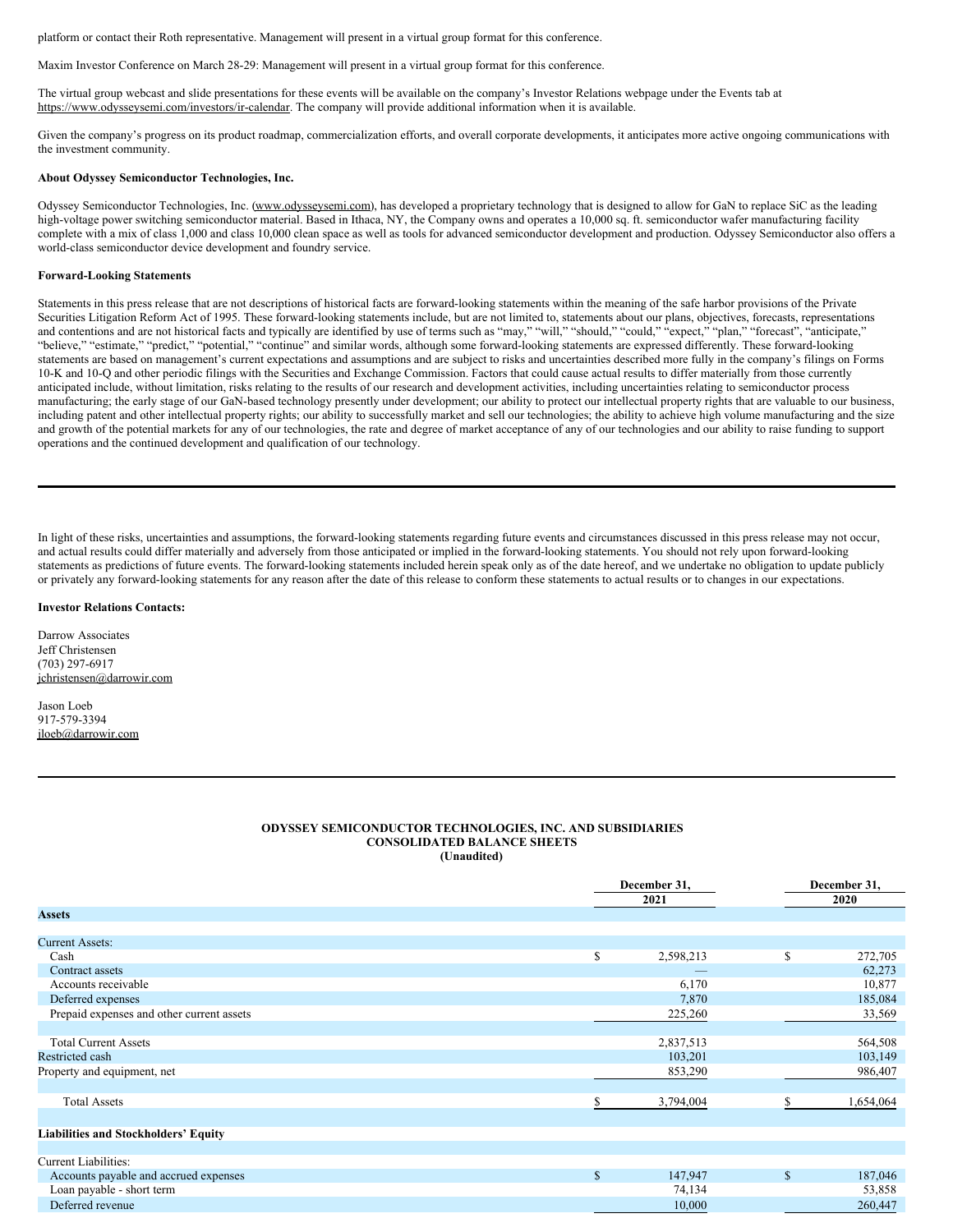| <b>Total Current Liabilities</b>                                                          | 232,081     | 501,351     |
|-------------------------------------------------------------------------------------------|-------------|-------------|
|                                                                                           |             |             |
| Loans payable - long term                                                                 | 345,459     | 621,600     |
| Total liabilities                                                                         | 577,540     | 1,122,951   |
| Commitments and contingencies                                                             |             |             |
|                                                                                           |             |             |
| Stockholders' Equity:                                                                     |             |             |
| Preferred stock, \$0.0001 par value, 5,000,000 shares authorized;                         |             |             |
| 0 shares issued and outstanding as of December 31, 2021 and December 31, 2020             |             |             |
| Common stock, \$0,0001 par value, 45,000,000 shares authorized, 12,726,911 and 11,429,661 |             |             |
| shares issued and outstanding as of December 31, 2021 and December 31, 2020, respectively | 1,272       | 1,143       |
| Additional paid-in capital                                                                | 9,873,345   | 4,046,370   |
| Accumulated deficit                                                                       | (6,658,153) | (3,516,400) |
|                                                                                           |             |             |
| Total Stockholders' Equity                                                                | 3,216,464   | 531,113     |
|                                                                                           |             |             |
| Total Liabilities and Stockholders' Equity                                                | 3,794,004   | 1.654.064   |
|                                                                                           |             |             |

See notes to these consolidated financial statements.

#### **ODYSSEY SEMICONDUCTOR TECHNOLOGIES, INC. AND SUBSIDIARIES CONSOLIDATED STATEMENTS OF OPERATIONS (Unaudited)**

|                                                                  |                                          | <b>For The Years Ended</b><br>December 31 |  |  |
|------------------------------------------------------------------|------------------------------------------|-------------------------------------------|--|--|
|                                                                  | 2021                                     | 2020                                      |  |  |
| <b>Revenues</b>                                                  | \$<br>748,948                            | 1,374,420<br>$\mathbb{S}$                 |  |  |
| <b>Cost of Revenues</b>                                          | 832,205                                  | 1,453,005                                 |  |  |
| <b>Gross Loss</b>                                                | (83, 257)                                | (78, 585)                                 |  |  |
| <b>Operating Expenses:</b>                                       |                                          |                                           |  |  |
| Research and development<br>Selling, general, and administrative | 1,519,631<br>1,954,962                   | 607,148<br>1,354,069                      |  |  |
| <b>Total Operating Expenses</b>                                  | 3,474,593                                | 1,961,217                                 |  |  |
| Loss From Operations                                             | (3,557,850)                              | (2,039,802)                               |  |  |
| <b>Other Income:</b>                                             |                                          |                                           |  |  |
| Forgiveness of PPP loan and other income<br>Interest expense     | 432,357<br>(16,260)                      | (3,306)                                   |  |  |
| <b>Net Loss</b>                                                  | \$<br>(3, 141, 753)                      | (2,043,108)<br>\$                         |  |  |
| Net (Loss) Income Per Share:                                     |                                          |                                           |  |  |
| <b>Basic</b><br>Diluted                                          | \$<br>(0.25)<br>$\overline{s}$<br>(0.25) | (0.18)<br>$\mathbb{S}$<br>\$<br>(0.18)    |  |  |
| Weighted Average Number of Common Shares Outstanding:            |                                          |                                           |  |  |
| <b>Basic</b>                                                     | 12,419,399                               | 11,229,966                                |  |  |
| Diluted                                                          | 12,419,399                               | 11,229,966                                |  |  |

See notes to these consolidated financial statements.

#### **ODYSSEY SEMICONDUCTOR TECHNOLOGIES, INC. AND SUBSIDIARIES CONSOLIDATED STATEMENTS OF CASH FLOWS (Unaudited)**

|                                                                             |   | <b>For The Years Ended</b><br>December 31. |  |             |  |
|-----------------------------------------------------------------------------|---|--------------------------------------------|--|-------------|--|
|                                                                             |   | 2021                                       |  | 2020        |  |
| <b>Cash Flows From Operating Activities:</b>                                |   |                                            |  |             |  |
| Net loss                                                                    | S | (3,141,753)                                |  | (2,043,108) |  |
| Adjustments to reconcile net loss to net cash used in operating activities: |   |                                            |  |             |  |
| Stock-based compensation                                                    |   | 1,159,611                                  |  | 623,457     |  |
| Forgiveness of PPP loan                                                     |   | (404, 305)                                 |  |             |  |
| Write off of deferred offering costs and other                              |   |                                            |  | 123,875     |  |